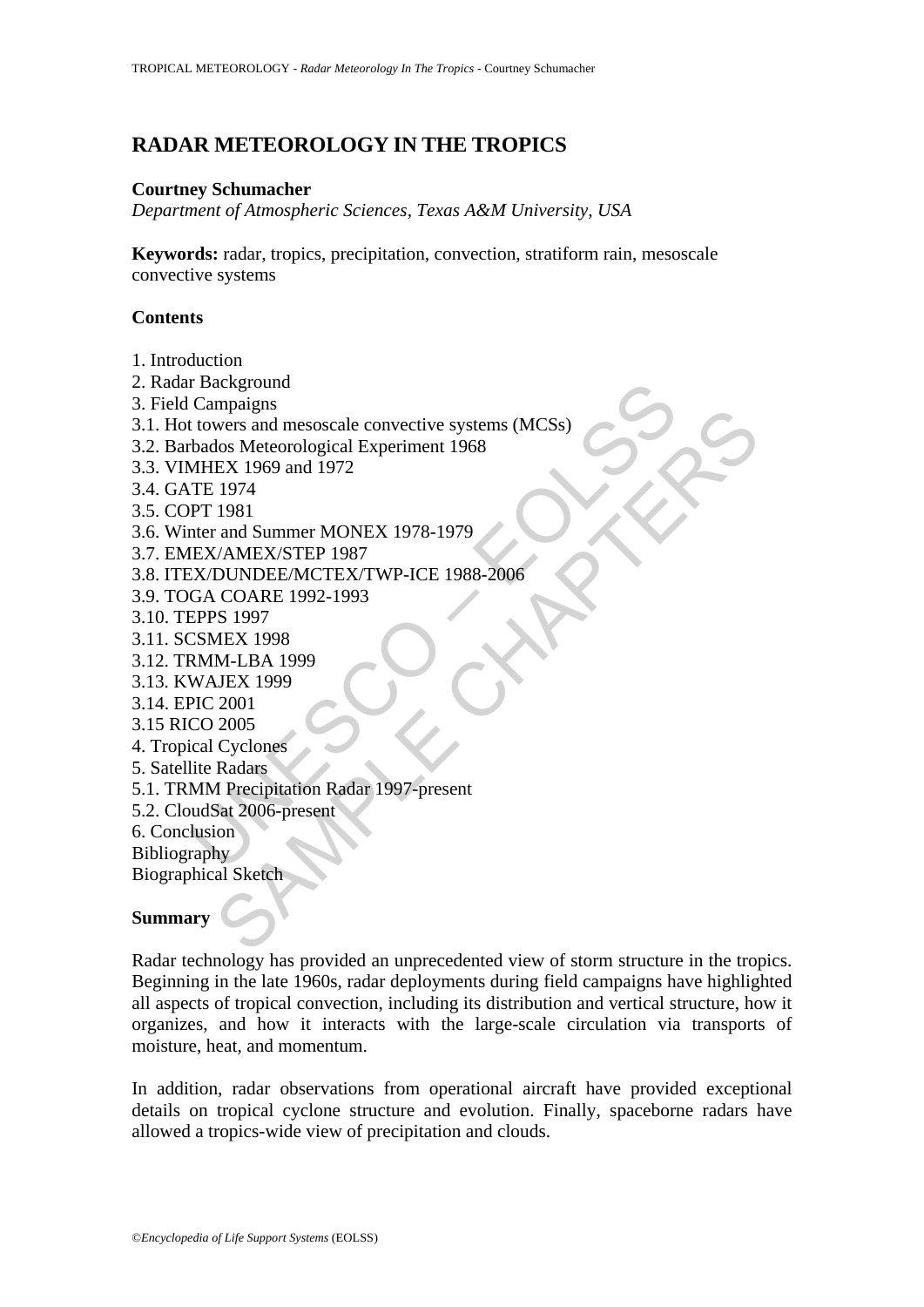#### **1. Introduction**

Tropical storm systems provide on the order of 1-2 m of rain across the tropics each year. In some locations, annual rainfall exceeds 3 m. This rain is essential to the livelihoods of people that live in the tropics and is also a main driver of the global circulation. Radar provides a good measure of rainfall over large areas (typically a 150 km radius from the radar itself). In addition, radar is a unique tool in that it can observe the internal structure of storms.

Most insight on tropical weather using radars has come from field campaigns. Large field experiments provide the infrastructure necessary for the deployment of radars, whether they are on the ground, on ships, or on aircraft. A few longer-term ground radar datasets exist, but since most of the tropics are ocean there are limited locations to host a long-term ground site. Within the past decade, a precipitation radar and cloud radar have been launched in space, thus providing consistent radar coverage of tropical cloud systems over both land and ocean.

Section 2 provides a brief introduction on radar technology and capabilities. Section 3 highlights radar insights about tropical convection from important field campaigns over the past 40 years, while Section 4 focuses on insights about tropical cyclones using airborne radar. Section 5 discusses satellite-based radar observations of the tropics.

#### **2. Radar Background**

They are on the ground, on sinps, or on anticiant. A rew followed the exist, but since most of the tropics are ocean there are limited loc m ground site. Within the past decade, a precipitation radar and clunched in space, ground site. Within the past decade, a precipitation radar and cloud radar held in space, thus providing consistent radar coverage of tropical c<br>er both land and ocean.<br>
provides a brief introduction on radar technology a Radar is an acronym that stands for "Radio Detection and Ranging". The technology grew from the idea of using pulses of energy for target detection during World War II. After the war, research into the uses of radar for weather studies (i.e., the detection of a volume of precipitation-size particles instead of the detection of individual ships and planes) blossomed.

A radar consists of a transmitter that generates an electromagnetic signal and an antenna to send out the signal and receive echo back from a target. The total received radar power, *P* , can be expressed as:

# $P = Z - 20 \log r - C$

where  $P$  is measured in decibels referenced to 1 milliwatt (dBm);  $Z$  is the reflectivity factor referenced to 1 mm<sup>6</sup> m<sup>-3</sup> (dBZ) and is determined by the number, size, and composition of the target;  $r$  is the range of the target from the radar in km; and  $C$  is a radar constant measured in decibels (dB) that is dependent on the hardware of the system such as wavelength and beamwidth.

When measuring rain or cloud, a radar receives power from many targets in a sample volume. Assuming all of the scatterers are water, the effective radar reflectivity factor,  $Z<sub>e</sub>$ , can be expressed as: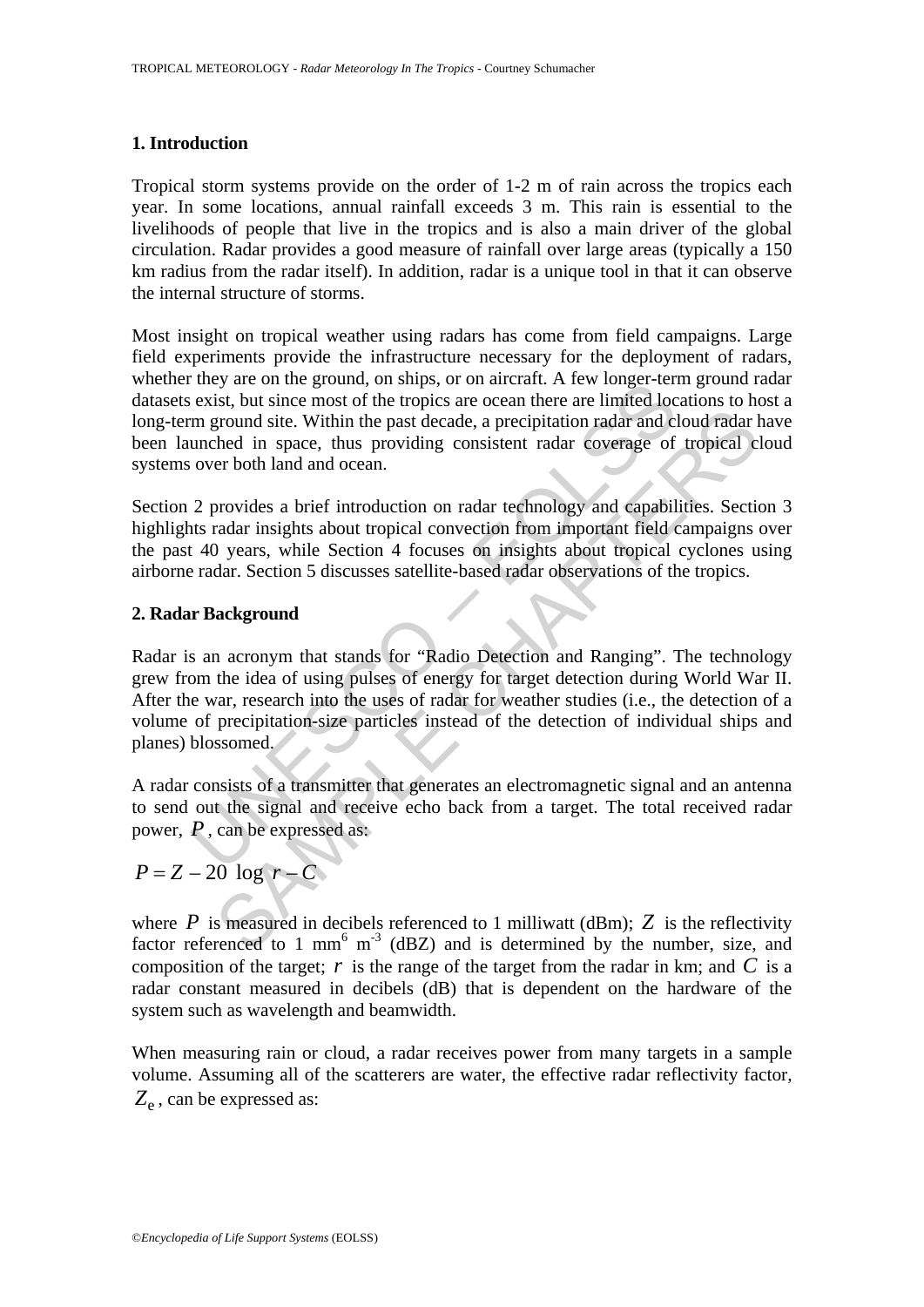$$
Z_{\rm e} = \int_{0}^{\infty} N(D)D^6 dD
$$

where  $D$  is the diameter of the hydrometeor and  $N$  is the drop concentration. Note the  $D<sup>6</sup>$  dependence, which places a heavier weight on the size rather than the number of hydrometeors.

radars. The most commonly used weather radar wavelengths<br>
5 cm (C-band), and 3 cm (X-band). See Table 1 for a full list egths, and frequencies. More recently, efforts have been made<br>
blogical uses of mm-wavelength radars m (C-band), and 3 cm (X-band). See Table 1 for a full fist of radar bas,<br>
sig, and frequencies. More recently, efforts have been made exploring<br>
sig, and frequencies of 35-94 GHz). Ra<br>
at these wavelengths are called clou Precipitation ranges in size from 0.5-6 mm (or even larger for hail); electromagnetic wavelengths of 2-10 cm (or frequencies of 3-15 GHz) are used to detect these size particles. Thus, radars that operate at these wavelengths are often called precipitation or weather radars. The most commonly used weather radar wavelengths are 10 cm (Sband), 5 cm (C-band), and 3 cm (X-band). See Table 1 for a full list of radar bands, wavelengths, and frequencies. More recently, efforts have been made exploring the meteorological uses of mm-wavelength radars (or frequencies of 35-94 GHz). Radars that operate at these wavelengths are called cloud radars because they are more sensitive than precipitation radars and can see cloud-size particles. However, they attenuate in moderate and heavy rain. The most commonly used cloud radar wavelengths are 8.6 mm  $(K_a$ -band) and 3.3 mm (W-band). Most of the following discussion will focus on our understanding of tropical meteorology via cm-wavelength radars, but mmwavelength technology offers a nice complement to precipitation radars when studying tropical cloud systems.

| <b>Radar Band</b>       | <b>Frequency</b> $(f)^*$ | <b>Wavelength</b> $(\lambda)$ * |
|-------------------------|--------------------------|---------------------------------|
| L                       | $1 - 2$ GHz              | $15 - 30$ cm                    |
| S                       | $2 - 4$ GHz              | $8 - 15$ cm                     |
|                         | $4 - 8$ GHz              | $4-8$ cm                        |
| $\overline{X}$          | $8 - 12$ GHz             | $2.5 - 4$ cm                    |
| $\mathbf{K}_\mathrm{n}$ | $12 - 18$ GHz            | $1.7 - 2.5$ cm                  |
| K                       | $18 - 27$ GHz            | $1.2 - 1.7$ cm                  |
| $\rm K_a$               | $27 - 40$ GHz            | $0.75 - 1.2$ cm                 |
|                         | $40 - 300$ GHz           | $1 - 7.5$ cm                    |
|                         | * Note: $\lambda f = c$  |                                 |

Table 1. Radar Bands (Adapted from Rinehart 2004)

Beyond sensing the power returned from a volume of precipitation or cloud particles, many radars also have the ability to determine the speed and direction of the particles (i.e., Doppler capabilities). Doppler radars measure the speed of a target toward or away from the radar (also called the radial velocity) using a shift of the return frequency. When two Doppler radars view the same region of a storm, dual-Doppler analysis can be done to better constrain horizontal and vertical air motions.

Some radars can send and receive electromagnetic radiation with different orientations (i.e., polarimetric capabilities). This ability allows radars to receive information about the polarization of the scatterers, which can then be used to tell something about a particle's shape, size, and composition. For example, as rain drops grow they become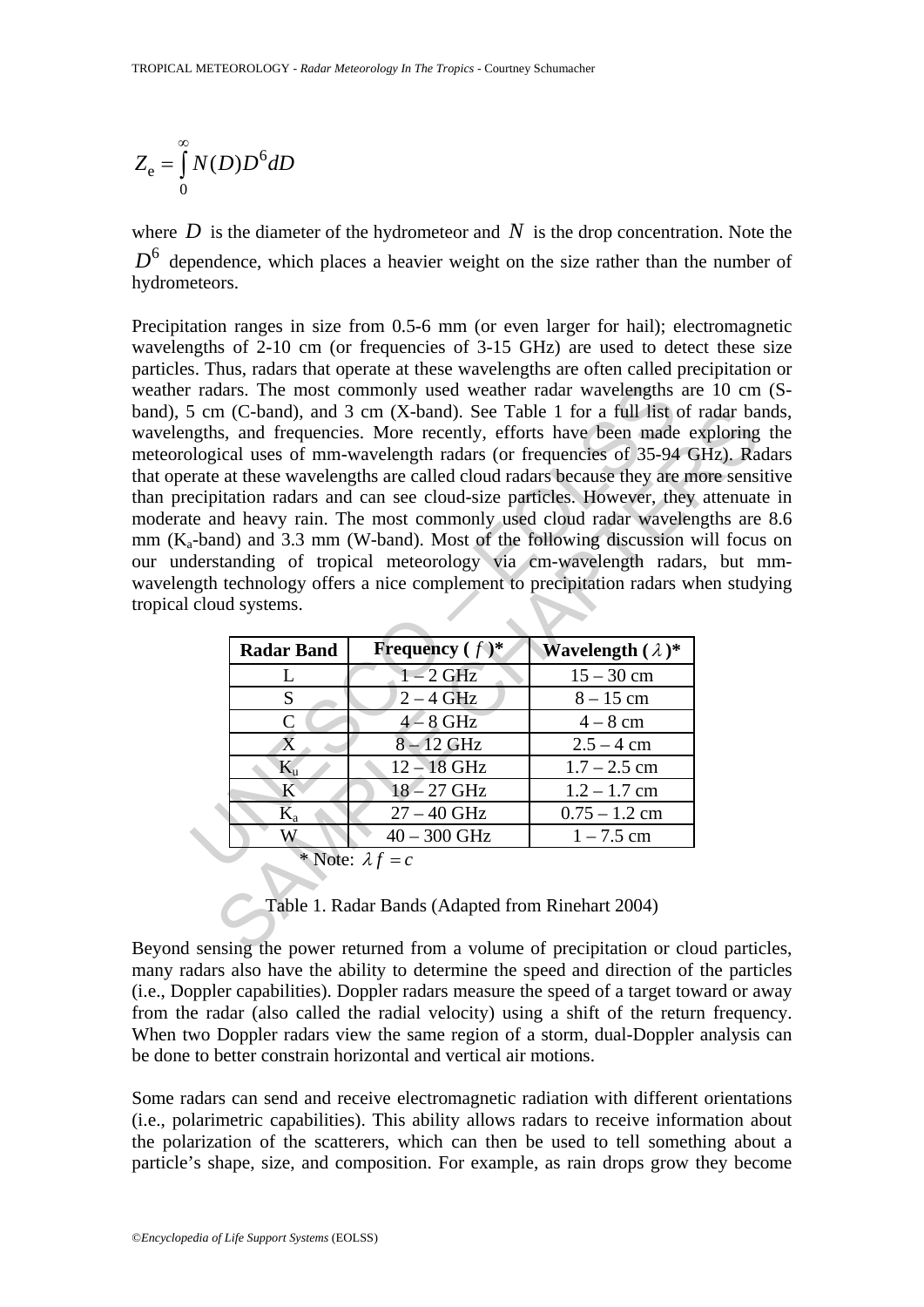more oblate such that the horizontal reflectivity  $(Z_{HH})$  will be larger than the vertical reflectivity  $(Z_{VV})$ . Small rain drops (< 1 mm in diameter) are spherical and will return equal  $Z_{HH}$  and  $Z_{VV}$ . Hail, which by definition is  $> 5$  mm in diameter and often tumbles when it falls, will also return nearly equal  $Z_{HH}$  and  $Z_{VV}$  but with a larger magnitude of  $Z_{HH}$  because of its large size. Common polarimetric variables are differential reflectivity (ZDR), which is the ratio of  $Z_{HH}$  and  $Z_{VV}$ , and differential propagation phase  $(K_{\text{DP}})$ , which is determined based on a phase shift of the radar wave and provides an indication of the liquid water content along the path of the radar beam. Polarization diversity allows improved hydrometeor classification and rain estimation.

Folarization diversity atiows improved nydrometeor classinc;<br>on.<br>typically scan in azimuth and in elevation. A scan in azimuth<br>in is called a plan position indicator (PPI) and provides a horize<br>A scan in elevation with a f bically scan in azimuth and in elevation. A scan in azimuth with a scalled a plan position indicator (PPI) and provides a horizontal view<br>can in elevation with a fixed azimuth is called a range-height indicator (F<br>es a ver Radars typically scan in azimuth and in elevation. A scan in azimuth with a fixed elevation is called a plan position indicator (PPI) and provides a horizontal view of a storm. A scan in elevation with a fixed azimuth is called a range-height indicator (RHI) and provides a vertical view of a storm. Multiple PPIs at different elevations allow the radar to scan the full volume of a storm. A cross-section of a storm at a constant height can be interpolated from the full volume data and is called a constant altitude PPI (CAPPI). Figure 1 shows an example radar scan strategy with 16 tilts ranging from 0.5° to 33° in elevation. The curvature of the earth causes the beams to curve upward relative to the surface. The refractivity of the atmosphere can also affect the slant range of a radar beam. Because the lowest tilt becomes progressively higher in height away from the radar, a data gap occurs near the surface that can be quite pronounced (e.g., the center of a 0.5° beam will be located 2.5 km above the surface 150 km from the radar assuming a standard atmosphere). Thus, a radar can only observe "near-surface" reflectivity.



Reflectivity near the surface is useful in order to calculate surface rainfall. The most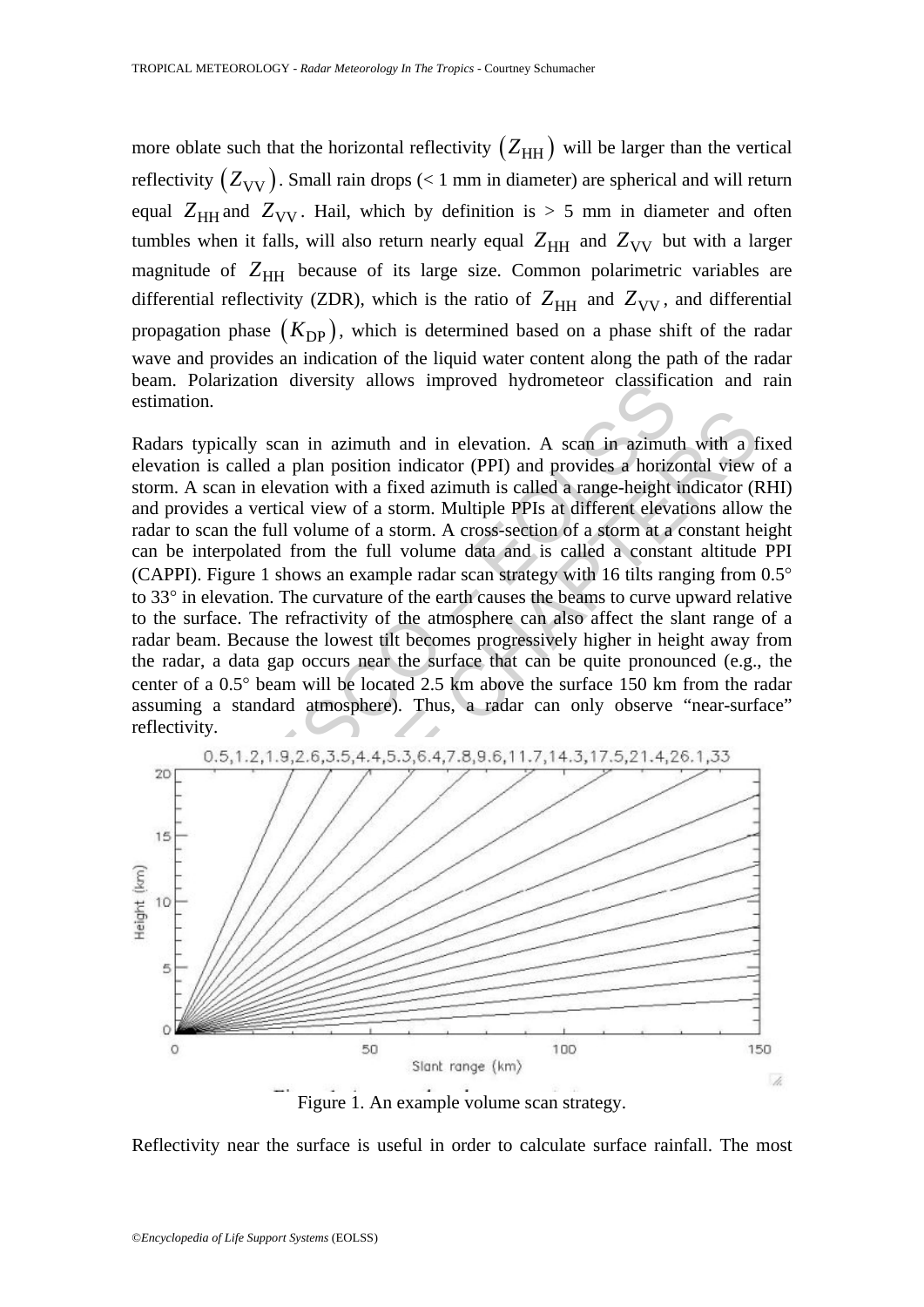common method to convert reflectivity (Z) to rain rate (R) is to use a *Z*-*R* relation. *Z*-*R* relations proliferate the literature but Table 2 lists some representative Z-R relations measured during tropical field campaigns. Implicit in this list is the fact that multiple rain rates can be associated with the same reflectivity because of variations in the dropsize distribution. For example 40 dBZ is equal to 23.2 mm  $h^{-1}$  using the GATE  $Z-R$ relation, while it equal to 10.9 mm  $h^{-1}$  using the EPIC *Z-R* relation. Variations in the drop-size distribution (and thus *Z*-*R* relation) can be temporal and geographical so it is hard to know if an instantaneous rain rate calculated with a fixed *Z*-*R* relation is necessarily correct, but overall accumulations should be reasonable if an appropriate climatological *Z*-*R* relation is used. In addition, one must take into account a host of other potential issues that may affect rain rate estimation from near-surface reflectivity (e.g., evaporation, horizontal advection, vertical air motions, attenuation, partial beam filling, and bright band contamination). Despite these issues, radar is an excellent tool with which to measure rain over large spatial domains, as well as to investigate vertical storm structure.

| Campaign           | $Z-R$                                                              | <b>Reference</b>                                  |
|--------------------|--------------------------------------------------------------------|---------------------------------------------------|
| <b>GATE</b>        | $Z=230R^{1.2}$                                                     | Hudlow et al. (1979)                              |
| <b>COARE</b>       | Convective $Z=1\overline{39R^{1.43}}$<br>Stratiform $Z=367R^{1.3}$ | Tokay and Short (1996)                            |
| <b>MCTEX</b>       | $Z = 411R^{1.22}$                                                  | Keenan et al. (2000)                              |
| <b>TRMM-LBA</b>    | $Z=465R^{1.08}$<br>$Z = 238R^{1.43}$                               | Carey and Rutledge (2000)<br>Cifelli et al (2002) |
| <b>KWAJEX</b>      | $Z=175R^{1.5}$                                                     | Houze et al. (2004)                               |
| <b>EPIC</b>        | $Z = 218R^{1.6}$                                                   | Pereira and Rutledge (2006)                       |
| <b>TCs</b>         | $Z=300R^{1.35}$                                                    | Jorgensen and Willis (1982)                       |
| <b>TRMM PR</b>     | Convective $Z=147R^{1.55}$<br>Stratiform $Z=276R^{1.49}$           | Iguchi et al. (2000)                              |
|                    | Table 2. Reflectivity-rain rate $(Z-R)$ relations.                 |                                                   |
| 3. Field Campaigns |                                                                    |                                                   |
|                    | 3.1. Hot towers and mesoscale convective systems (MCSs)            |                                                   |

## **3. Field Campaigns**

## **3.1. Hot towers and mesoscale convective systems (MCSs)**

Riehl and Malkus (1958) introduced the idea that undilute cumulonimbus towers (or "hot towers") are necessary to export the net energy gain at the surface in equatorial regions toward higher latitudes. Riehl and Simpson (1979) revisited Riehl and Malkus (1958) and used radar observations to support the concept that the vertical energy transport in cumulonimbus clouds is important in maintaining the tropospheric energy balance. In particular, they used radar echo top information to indicate the deep vertical extent of the hot towers and used radar observations to help quantify the number of hot towers needed to maintain tropospheric energy balance by overcoming the midtropospheric minimum of moist static energy (i.e., 1500-5000 in the equatorial trough zone). In the past 50 years, a large body of research has been focused on the nature of tropical convection and how models capture it. Toward this goal, radar has played an important role in physical process studies and model parameterization and validation.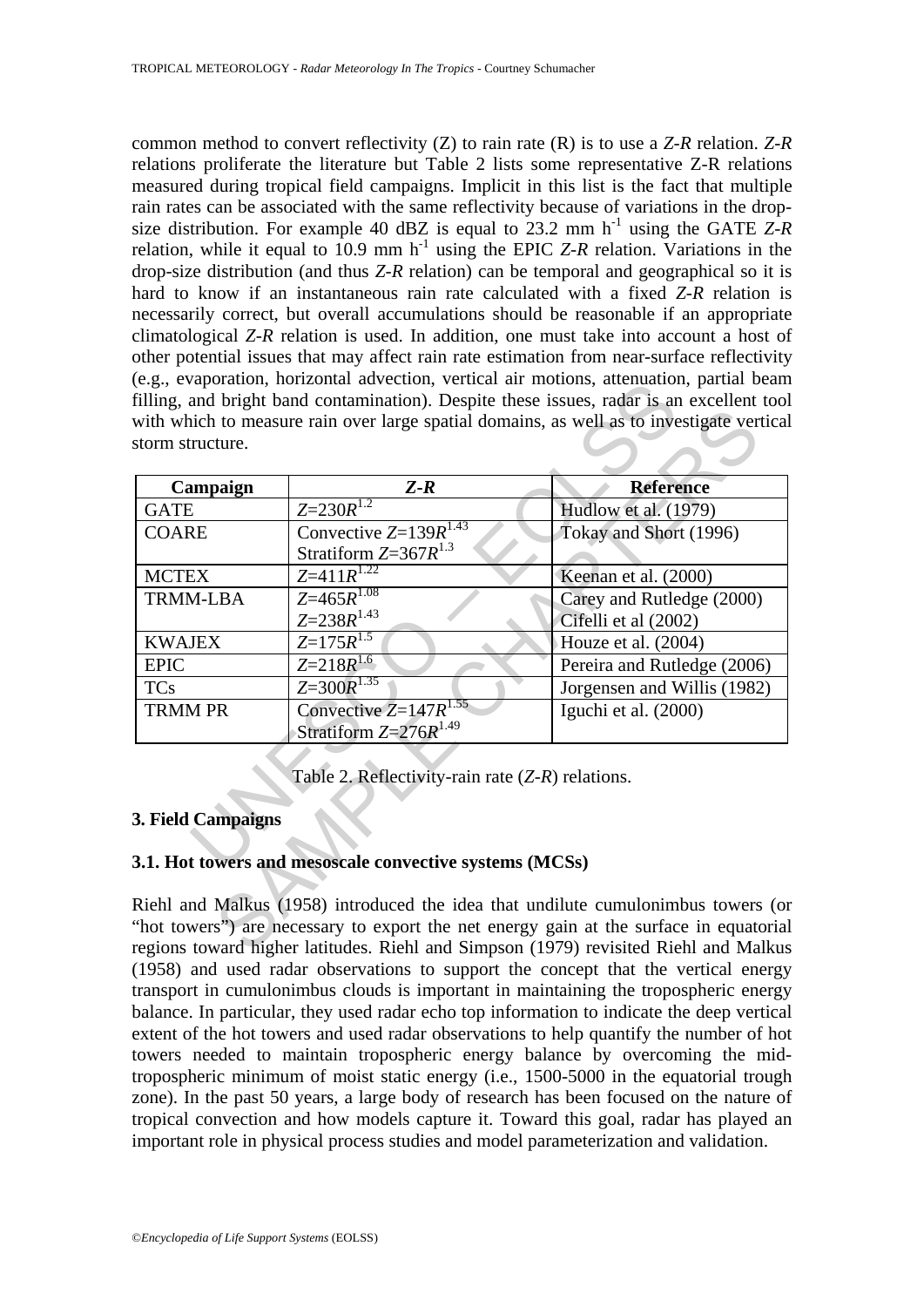The tropics are also home to larger, more organized convective systems. These mesoscale convective systems (MCSs) contain both deep convective cells and a more horizontally uniform precipitating anvil cloud (also called the stratiform rain region). Tropical squall lines, which are fast moving MCSs with an arc-shaped leading convective edge, were initially inferred from conventional meteorological observations by Hamilton and Archbold (1945). It wasn't until field campaigns in the late 1960s and early 1970s that tropical squall lines and other types of MCSs were documented using radar. These radar observations laid the foundation for understanding the importance of convective organization in tropical cloud systems. In particular, the mesoscale portion of these storms was shown to have its own kinematic structure and to be significant in terms of rain production. In addition, organized convective systems were shown to be important in the source and transport of heat, moisture, and momentum, which in turn affect the large-scale atmospheric circulation.

The rest of this section will discuss insights gleaned from the use of radar data in tropical field campaign settings. The locations of some of the campaigns to be discussed are shown in Figure 2. Field campaigns associated with tropical cyclone research will be covered in the following section.



Figure 2. Schematic view of surface circulation of the tropics for the boreal summer (upper panel) and winter (lower panel). Contours show the long term mean long-wave radiation to space ( $Wm^{-2}$ ). Low radiating regions ( $OLR < 220Wm^{-2}$ ) are stippled and represent regions of persistence and intense convection. The solid dashed lines indicate the monsoonal and near equatorial flow, respectively. The experimental domains of GATE, Summer MONEX, Winter MONEX, and AMEX/EMEX are shown as enclosed areas. The location of planned TOGA COARE is also indicated. Adapted from Webster and Houze (1991).

#### **3.2. Barbados Meteorological Experiment 1968**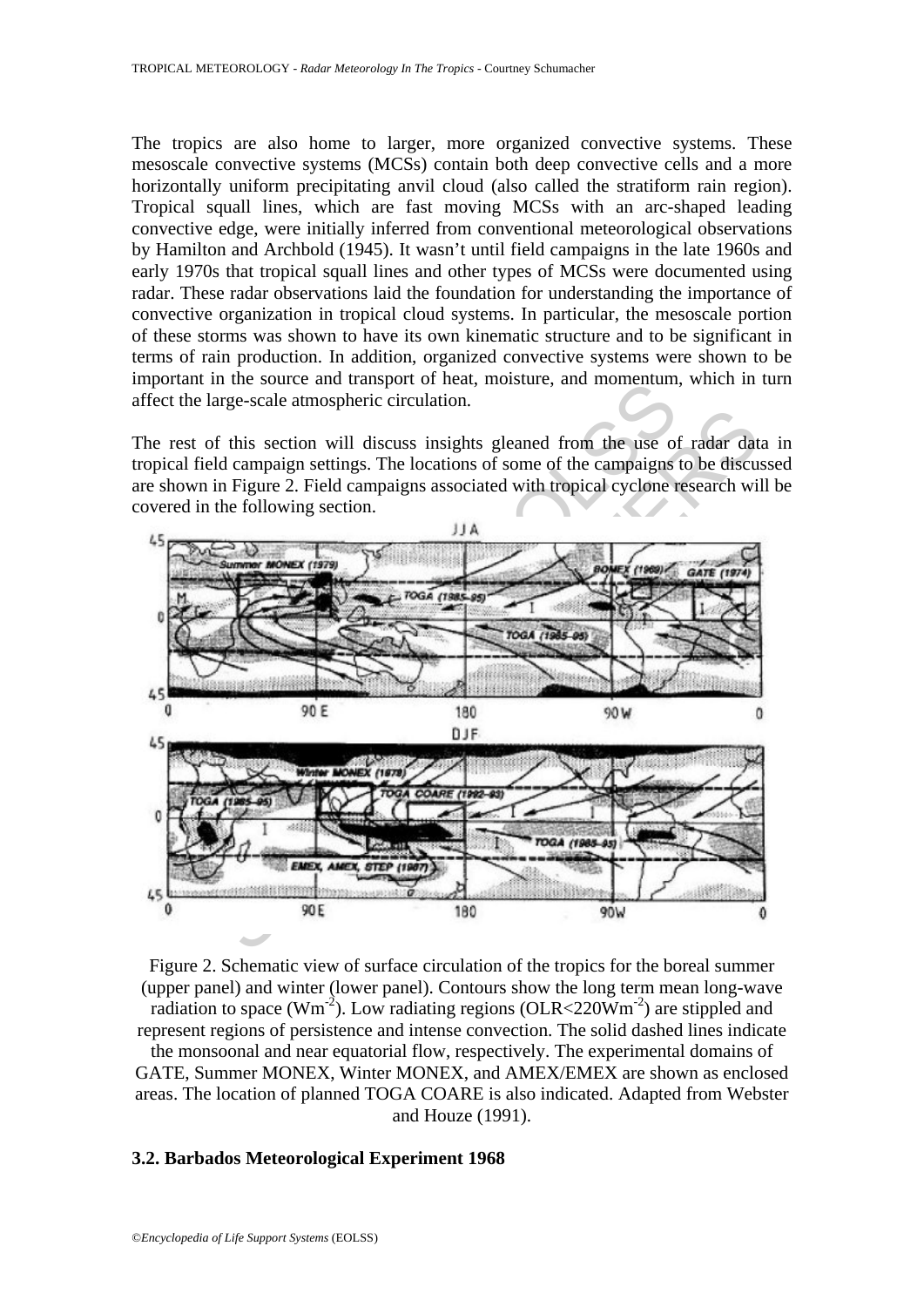Using aircraft radar observations made during the 1968 Barbados Meteorological Experiment, Lopez (1973) analyzed the lifetimes of individual convective cells within about a dozen tropical cloud clusters that occurred in July and August. The ultimate goal of this analysis was to use the radar-observed cloud properties in conjunction with a numerical cloud model to investigate the effects cumulus clouds have on their synoptic environment. The scope on the S-band radar onboard the US Navy's Weather Reconnaissance Squadron Four aircraft was photographed every other scan. From the picture sequences, Lopez (1973) found that the average echo lifetime was 14.5 min, with the distribution skewed toward shorter-lived echoes.

tions and extended the Tada analysis of microlectic despenses of the section and extended the reduce of the particle conduct the conduct of the particle of the particle of the particle of the particle of the particle of t and echo area and height statistics. Lopez (1976) showed that like cho area is positively skewed; and while small  $(4\ 100 \text{ km}^2)$  echoses are rare  $(>1000 \text{ km}^2)$  echoses are rare  $(>1000 \text{ km}^2)$  echoses are rare  $(>1$ Lopez (1976) revisited the 1968 Barbados Meteorological Experiment radar observations and extended the radar analysis to include echoes besides just isolated convective cells (see Figure 3 for an example composite radar map from 22 July). He also examined echo area and height statistics. Lopez (1976) showed that, like echo duration, echo area is positively skewed; and while small  $(< 100 \text{ km}^2)$  echoes are most common, large  $(> 1000 \text{ km}^2)$  echoes contribute more to the total rain area and thus accumulation. Echo heights were observed by an APS-45 (3 cm) radar operating in RHI mode. The echo heights were also positively skewed, with an average echo height of 4.9 km. Lopez (1976) generalized his findings to state that the distribution of echo area and height is lognormal and showed the importance of cell merging in determining the observed convective cloud distributions. Lopez (1977) further showed that these lognormal distributions seem to be universal based on radar analysis from other tropical and mid-latitude locations. Lopez (1976) also postulated that the large population of small, short-lived convective clouds are likely important in moistening the environment for the relatively infrequent but larger and longer-lived deep convective cells. These scale interactions remain an area of active research in tropical meteorology.



Figure 3. Composite radar map for 22 July 1968. C-scale echoes predominate. Adapted from Lopez (1976).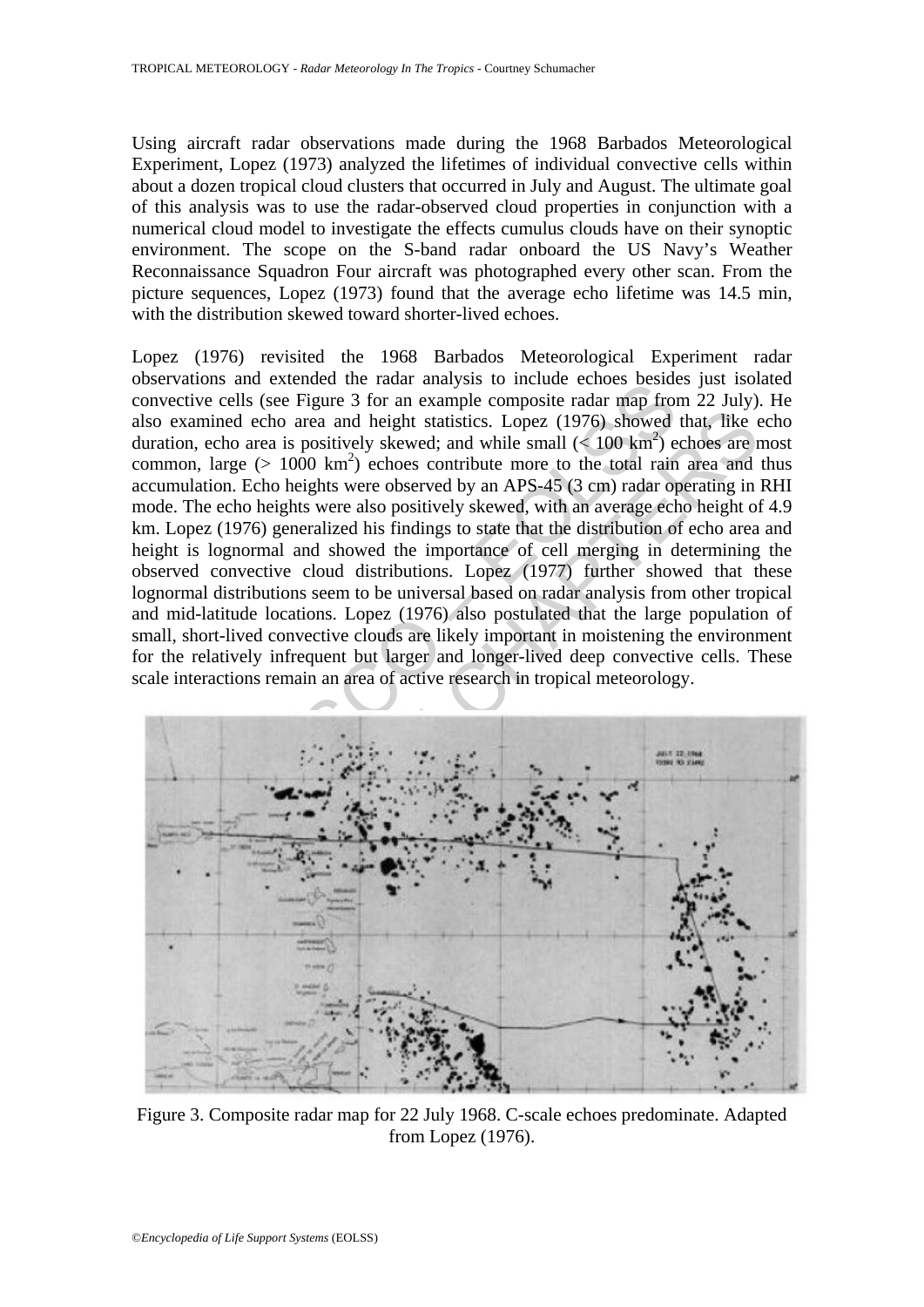- -
- -
- -

## TO ACCESS ALL THE **79 PAGES** OF THIS CHAPTER, Visit: [http://www.eolss.net/Eolss-sampleAllChapter.aspx](https://www.eolss.net/ebooklib/sc_cart.aspx?File=E6-158-02-00)

#### **Bibliography**

Aberson, S. D., M. L. Black, R. A. Black, R. W. Burpee, J. J. Cione, C. W. Landsea, and F. D. Marks Jr., 2006: Thirty years of tropical cyclone research with the NOAA P-3 aircraft. *Bull. Amer. Meteor. Soc.*, DOI:10.1175/BAMS-87-8-1039.

Arkell, R., and M. Hudlow, 1977: *GATE International Meteorological Radar Atlas*. Environmental Data Service, NOAA, 222 pp.

Atlas, D., K. Hardy, R. Wexler, and R. Boucher, 1963: The origin of hurricane spiral bands. *Geofis. Int.*, **3**, 123-132.

Austin P. M., and A. Bemis, 1950: A quantitative study of the bright band in radar precipitation echoes. *J. Meteor.*, **7**, 165–171.

Awaka, J., T. Iguchi, H. Kumagai, and K. Okamoto, 1997: Rain type classification algorithm for TRMM Precipitation Radar. *Proc. of the IEEE 1997 Intl. Geoscience and Remote Sensing Sym.*, Aug. 3-8, Singapore, 1633-1635.

Barnes, G. M., E. J. Zipser, D. Jorgensen, and F. Marks, 1983: Mesoscale and convective structure of a hurricane rainband. *J. Atmos. Sci.*, **40,** 2125-2137.

S. D., M. L. Black, R. A. Black, R. W. Burpee, J. J. Cione, C. W. Landsea, an<br>irty years of tropical cyclone research with the NOAA P-3 aircraft. Bull. An<br>irty years of tropical cyclone research with the NOAA P-3 aircraft. FRAMS-87-8-1039.<br>
HAMS-87-8-1039.<br>
HAMS-87-8-1039.<br>
HAMS-87-8-1039.<br>
HAMS-87-8-1039.<br>
HAMS-87-8-1039.<br>
HAMS-87-8-1039.<br>
HAMS-87-8-1039.<br>
HAMS-87-8-1039.<br>
HAMS-87-8-1039.<br>
HAMS-87-8-1039.<br>
HAMS-87-8-1039.<br>
HAMS-87-8-102.<br> Barros, A. P., M. Joshi, J. Putkonen, and D. W. Burbank, 2000: A study of the 1999 monsoon rainfall in a mountainous region in central Nepal using TRMM products and rain gauge observations. *Geophys. Res. Lett.*, **27**, PAGES 3683-3686.

Betts, A. K., 1973: Composite mesoscale cumulonimbus budget. *J. Atmos. Sci.*, **30,** 597-610.

Betts, A. K., R. W. Grover, and M. W. Moncrieff, 1976: Structure and motion of tropical squall-lines over Venezuela. *Quart. J. Roy. Meteor. Soc.*, **102,** 395-404.

Black, M. L., R. W. Burpee, and F. D. Marks, 1996: Vertical motion characteristics of tropical cyclones determined with airborne Doppler radial velocities. *J. Atmos. Sci.*, **53,** 1887-1909.

Black, P. G., H. V. Senn, and Courtrig.Cl, 1972: Airborne radar observations of eye configuration changes, bright band distribution, and precipitation tilt during 1969 multiple seeding experiments in Hurricane Debbie. *Mon. Wea. Rev.*, **100,** 208-&.

Bretherton, C. S., and Coauthors, 2004: The EPIC 2001 stratocumulus study. *Bull. Amer. Meteor. Soc.*, **85,** 967-+.

Carey, L. D., and S. A. Rutledge, 2000: The relationship between precipitation and lightning in tropical island convection: A C-band polarimetric radar study. *Mon. Wea. Rev.*, **128,** 2687-2710.

Cetrone, J., and R. A. Houze, Jr., 2006: Characteristics of tropical convection over the ocean near Kwajalein. *Mon. Wea. Rev.*, **134**, 834-853.

Cheng, C., and R. A. Houze, Jr., 1979: The distribution of convective and mesoscale precipitation in GATE radar echo patterns. *Mon. Wea. Rev.*, **10**, 1370-1381.

Chong, M., and D. Hauser, 1989: A tropical squall line observed during the COPT 81 Experiment in West Africa. Part II. Water budget. *Mon. Wea. Rev.*, **117**, 728-744.

Chong, M., P. Amayenc, G. Scialom, and J. Testud, 1987: A tropical squall line observed during the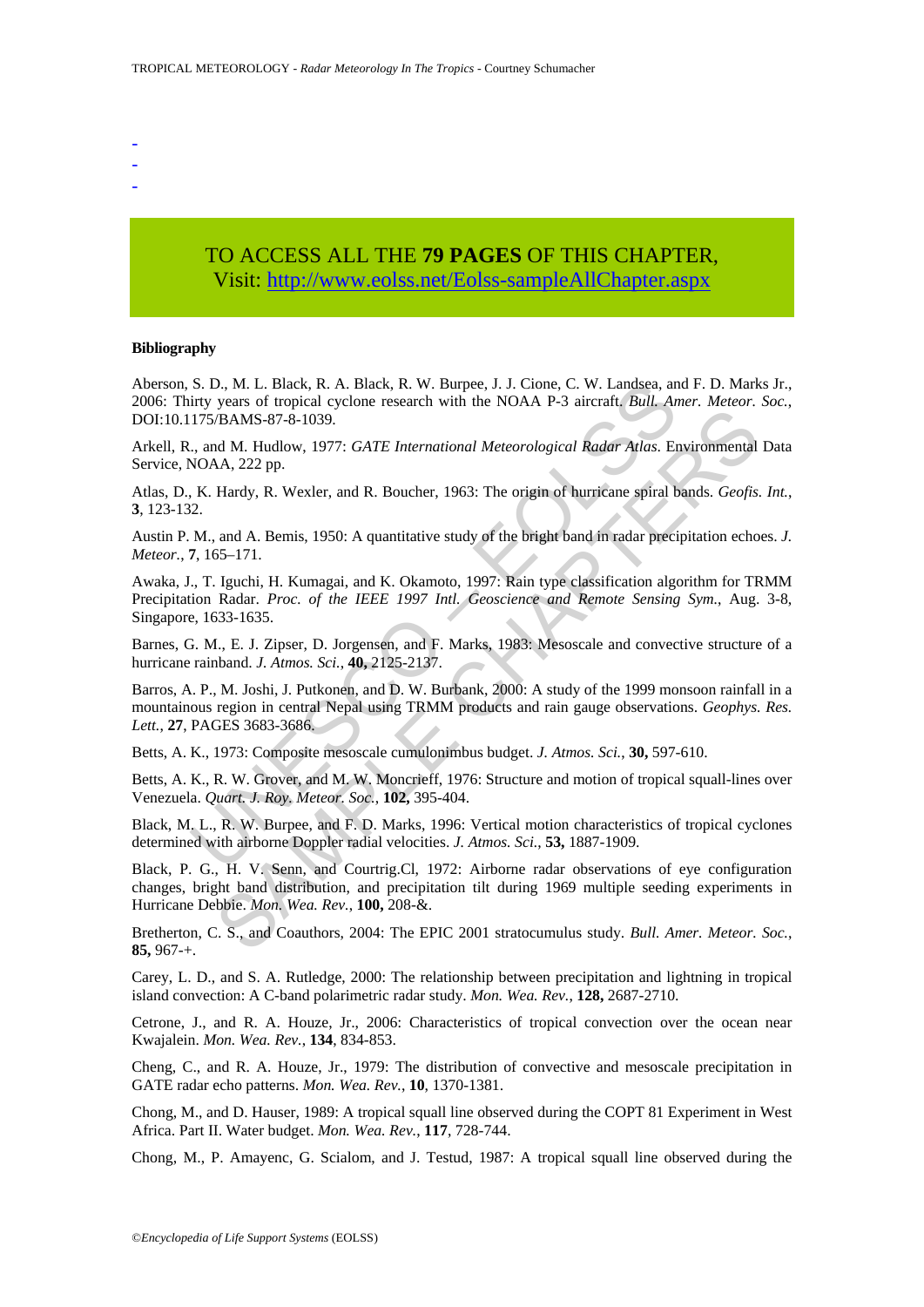COPT-81 experiment in West Africa. Part I. Kinematic structure inferred from dual-Doppler radar data. *Mon. Wea. Rev*., **115**, 670-694.

Churchill, D. D., and R. A. Houze, Jr., 1984: Development and structure of winter monsoon cloud clusters on 10 December 1978. *J. Atmos. Sci.,* **41**, 933-960.

Cifelli R, Petersen WA, Carey LD, Rutledge SA, Dias MAFD, 2002: Radar observations of the kinematic, microphysical, and precipitation characteristics of two MCSs in TRMM LBA. *J. Geophys. Res*., **107**, 8077, doi: 10.2001JD000264.

Comstock, J.M., T. P. Ackerman, G. G. Mace, 2002: Ground-based lidar and radar remote sensing of tropical cirrus clouds at Nauru Island: Cloud statistics and radiative impacts. *J. Geophys. Res.*, **107**, 4714, doi: 10.1029/2002JD002203.

Comstock, K. K., C. S. Bretherton, and S. E. Yuter, 2005: Mesoscale variability and drizzle in Southeast Pacific stratocumulus. *J. Atmos. Sci.*, **62,** 3792-3807.

Cruz, L., 1973: Venezuelan rainstorms as seen by radar. *J. Appl. Meteor.*, **12**, 119-126.

1973: Venezuelan rainstorms as seen by radar. *J. Appl. Meteor.*, 12, 119-126.<br>
1973: Venezuelan rainstorms as seen by radar. *J. Appl. Meteor.*, 12, 119-126.<br>
C. A., and S. A. Rutledge, 1998: The vertical structure of TOG **EVALUATION IN THE CART SQUAL TRANSPARE AND AN AVALUAT AND AN AN AN AN ART CARR COARE Convection.** Pa<br>
A., and S. A. Rutledge, 1998: The vertical structure of TOGA COARE convection. Pa<br>
Thences and implications for diabat DeMott, C. A., and S. A. Rutledge, 1998: The vertical structure of TOGA COARE convection. Part II: Modulating influences and implications for diabatic heating. *J. Atmos. Sci*., **55**, 2748-2762.

Dodge, P., R. W. Burpee, and F. D. Marks, 1999: The kinematic structure of a hurricane with sea level pressure less than 900 mb. *Mon. Wea. Rev.*, **127,** 987-1004.

Fein, J. S., and J. P. Kuettner, 1980: Report on the summer MONEX field phase. *Bull. Amer. Meteor. Soc.*, **61,** 461-474.

Frederick, K., and C. Schumacher, 2008: Anvil characteristics as seen by C-POL during the Tropical Warm Pool International Cloud Experiment (TWP-ICE). *Mon. Wea. Rev.*, **136,** 206-222.

Gamache, J. F., and R. A. Houze, 1982: Mesoscale air motions associated with a tropical squall line. *Mon. Wea. Rev.*, **110,** 118-135.

Gamache, J. F., and R. A. Houze, Jr., 1983: Water budget of a mesoscale convective system in the tropics. *J. Atmos. Sci*., **40**, 1835-1850.

Gamache, J. F., and R. A. Houze, Jr., 1985: Further analysis of the composite wind and thermodynamic structure of the 12 September GATE squall line. *Mon. Wea. Rev.*, **113,** 1241-1259.

Gunn, B. W., J. L. McBride, G. J. Holland, T. D. Keenan, N. E. Davidson, and H. H. Hendon, 1989: The Australian summer monsoon circulation during AMEX phase-II. *Mon. Wea. Rev.*, **117,** 2554-2574.

Halverson, J. B., T. Rickenbach, B. Roy, H. Pierce, and E. Williams, 2002: Environmental characteristics of convective systems during TRMM-LBA. *Mon. Wea. Rev.*, **130**, 1493-1509.

Halverson, J., and Coauthors, 2007: NASA's tropical cloud systems and processes experiment - Investigating tropical cyclogenesis and hurricane intensity change. *Bull. Amer. Meteor. Soc.*, **88,** 867-+.

Hamilton, R. A., and J. W. Archbold, 1945: Meteorology of Nigeria and adjacent territory. *Quart. J. Roy. Meteor. Soc*., **71**, 231-264.

Hartmann, D. L., H. H. Hendon, and R. A. Houze, Jr., 1984: Some implications of the mesoscale circulations in tropical cloud clusters for large-scale dynamics and climate. *J. Atmos. Sci.*, **41**, 113-121.

Haynes, J. M., and G. L. Stephens, 2007: Tropical oceanic cloudiness and the incidence of precipitation: Early results from CloudSat. *Geophys. Res. Lett.*, **34**.

Hirose, M., and K. Nakamura, 2004: Spatiotemporal variation of the vertical gradient of rainfall rate observed by the TRMM precipitation radar. *J. Climate*, **17**, 3378-3397.

Holland, G. J., J. L. McBride, R. K. Smith, D. Jasper, and T. D. Keenan, 1986: The BMRC Australian monsoon experiment - AMEX. *Bull. Amer. Meteor. Soc.*, **67,** 1466-1472.

Houze, R. A., and C. A. Leary, 1976: Comparison of convective mass and heat transports in tropical easterly waves computed by 2 methods. *J. Atmos. Sci.*, **33,** 424-429.

Houze, R. A., and C. P. Cheng, 1977: Radar characteristics of tropical convection observed during GATE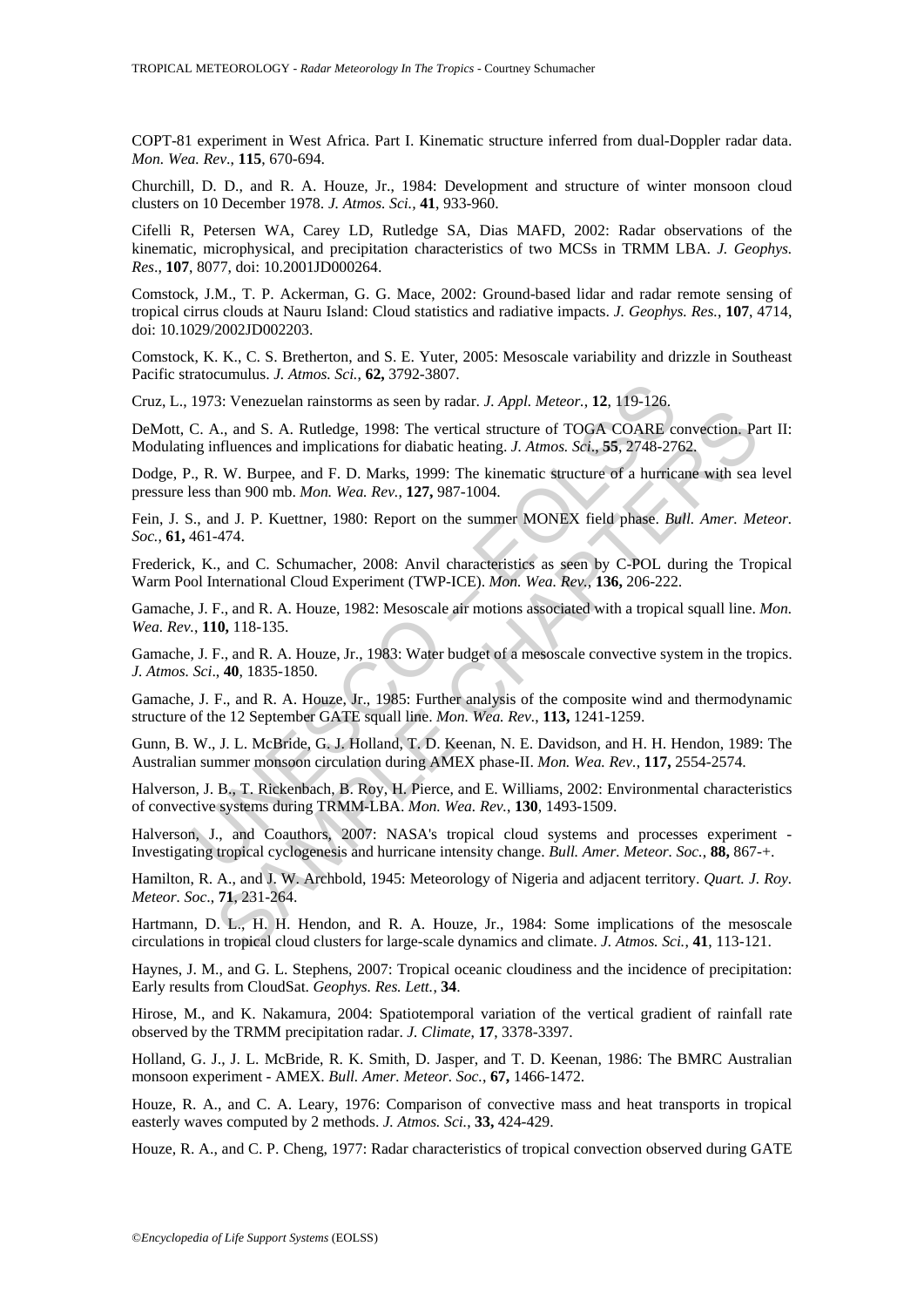- mean properties and trends over summer season. *Mon. Wea. Rev.*, **105,** 964-980.

Houze, R. A., and Coauthors, 2006: The hurricane rainband and intensity change experiment. *Bull. Amer. Meteor. Soc.*, **87,** 1503-+.

Houze, R. A., Jr., 1977: Structure and dynamics of a tropical squall–line system. *Mon. Wea. Rev.*, **105**, 1540–1567.

Houze, R. A., Jr., 1982: Cloud clusters and large-scale vertical motions in the tropics. *J. Meteor. Soc. Japan*, **60**, 396-410.

Houze, R. A., Jr., 1989: Observed structure of mesoscale convective systems and implications for largescale heating. *Quart. J. Royal Meteor. Soc.*, **115**, 425-461.

Houze, R. A., Jr., 1993: *Cloud Dynamics*. Academic Press, San Diego, 573 pp.

Houze, R. A., Jr., 1997: Stratiform precipitation in regions of convection: A meteorological paradox? *Bull. Amer. Meteor. Soc.*, **78**, 2179-2196.

Houze, R. A., Jr., and A. K. Betts, 1981: Convection in GATE. *Rev. Geophys. Space Phys.,* **19**, 541-576.

Houze, R. A., Jr., and D. D. Churchill, 1987: Mesoscale organization and cloud microphysics in a Bay of Bengal depression. *J. Atmos. Sci.,* **44**, 1845-1867.

Houze, R. A., Jr., D. C. Wilton, and B. F. Smull, 2007: Monsoon convection in the Himalayan region as seen by the TRMM Precipitation Radar. *Quart. J. Roy. Meteor. Soc.*, **133**, 1389-1411.

C. H., H., and A. K. Battern Pioplematics. In Equation of Confederal P. Theory.<br>
T. Meteor. Soc., 78, 2179-2196.<br>
A., Jr., and A. K. Betts, 1981: Convection in GATE. Rev. Geophys. Space Ph.<br>
A., Ir., and D. D. Churchill, 1 , Jr., and A. K. Betts, 1981: Convection in GATE. Rev. Geophys, Space Phys., 19, 541-5<br>
J.r., and D. D. Churchill, 1987: Mesoscale organization and cloud microphysics in a B<br>
ssion. J. Atmos. Sci., 44, 1845-1867.<br>
J.r., D. Houze, R. A., Jr., S. Brodzik, C. Schumacher, S. E. Yuter, and C. R. Williams, 2004: Uncertainties in oceanic radar rain maps at Kwajalein and implications for satellite validation. *J. Appl. Meteor.*, **43**, 1114- 1132.

Houze, R. A., Jr., S. G. Geotis, F. D. Marks, Jr., and A. K. West, 1981: Winter monsoon convection in the vicinity of North Borneo. Part I: Structure and time variation of the clouds and precipitation. *Mon. Wea. Rev.*, **109**, 1595-1614.

Houze, R. A., Jr., S. S. Chen, D. E. Kingsmill, Y. Serra, and S. E. Yuter, 2000: Convection over the Pacific warm pool in relation to the atmospheric Kelvin-Rossby wave. *J. Atmos. Sci.,* **57**, 3058-3089.

Hudlow, M. D., 1979: Mean rainfall patterns for the 3 phases of GATE. *J. Appl. Meteor.*, **18,** 1656-1669.

Iguchi, T., T. Kozu, R. Meneghini, J. Awaka, and K. Okamoto, 2000: Rain-profiling algorithm for the TRMM Precipitation Radar. *J. Appl. Meteor.*, **39**, 2038-2052.

Johnson, R. H, and R. A. Houze, Jr., 1987: Precipitating cloud systems of the Asian monsoon. *Monsoon Meteorology*, **X**, 298-353, C.-P. Chang and T. N. Krishnamurti, Eds., Oxford University Press.

Johnson, R. H., 1984: Partitioning tropical heat and moisture budgets into cumulus and mesoscale components: Implications for cumulus parameterization. *Mon. Wea. Rev.*, **112**, 1590-1601.

Johnson, R. H., S. A. Aves, P. E. Ciesielski, and T. D. Keenan, 2005: Organization of oceanic convection during the onset of the 1998 East Asian Summer Monsoon. *Mon. Wea. Rev*., **133**, 131-148.

Johnson, R. H., T. M. Rickenbach, S. A. Rutledge, P. E. Ciesielski, and W. H. Schubert, 1999: Trimodal characteristics of tropical convection. *J. Climate*, **12**, 2397-2418.

Jorgensen, D. P., 1984: Mesoscale and convective-scale characteristics of mature hurricanes .1. General observations by research aircraft. *J. Atmos. Sci.*, **41,** 1268-1285.

Jorgensen, D. P., and P. T. Willis, 1982: A Z-R relationship for hurricanes. *J. Appl. Meteor.*, **21,** 356-366.

Jorgensen, D. P., M. A. LeMone, and S. B. Trier, 1997: Structure and evolution of the 22 February 1993 TOGA COARE squall line: Aircraft observations of precipitation, circulation, and surface energy fluxes. *J. Atmos. Sci.*, **54,** 1961-1985.

Kakar, R., M. Goodman, R. Hood, and A. Guillory, 2006: Overview of the Convection and Moisture Experiment (CAMEX). *J. Atmos. Sci.*, **63,** 5-18.

Keenan, T. D., and co-authors, 2000: The Maritime Continent Thunderstorm Experiment (MCTEX): Overview and some results. *Bull. Amer. Meteor. Soc.*, **81**, 2433-2455.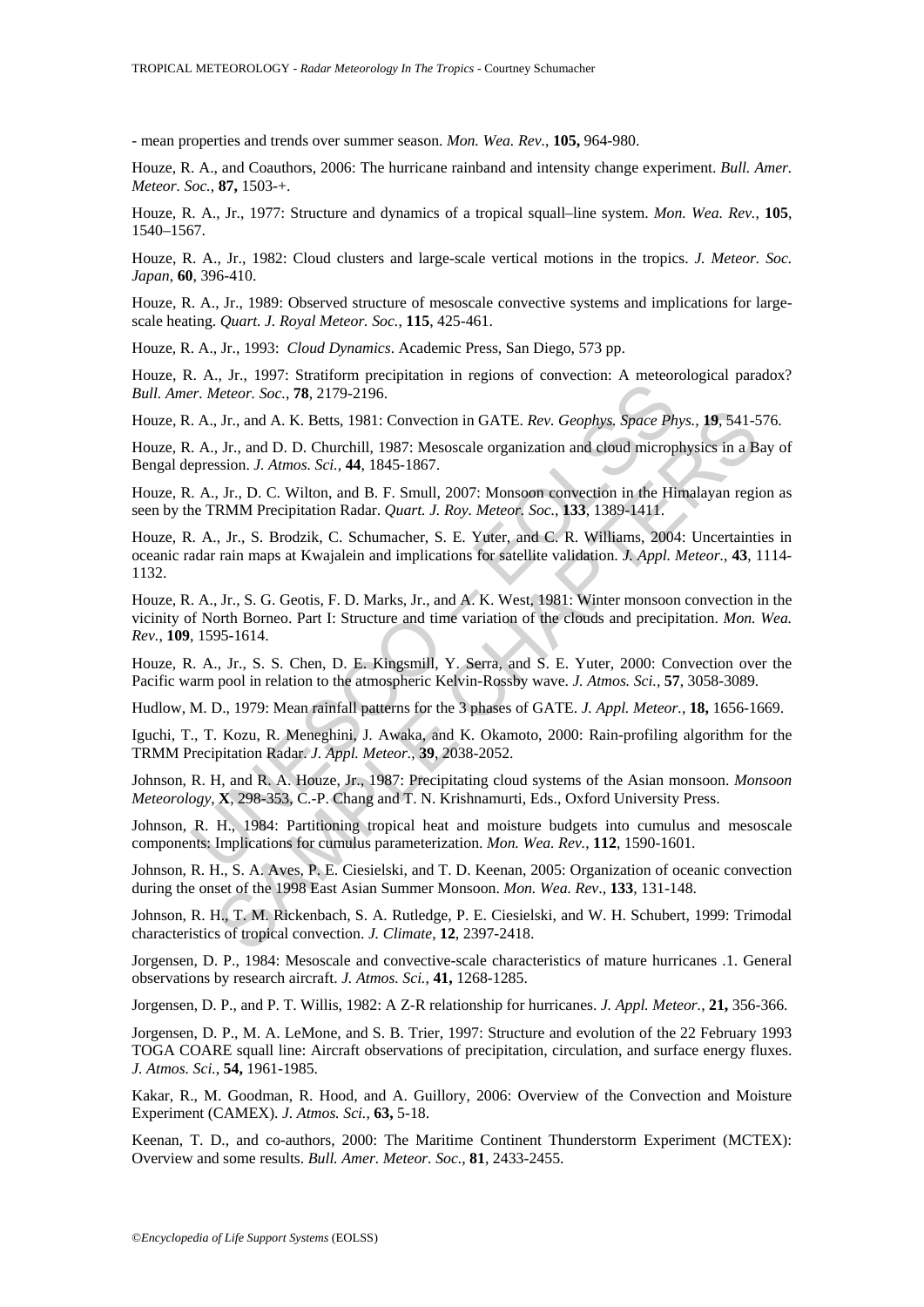Keenan, T. D., and R. E. Carbone, 1992: A preliminary morphology of precipitation systems in tropical northern Australia. *Quart. J. Roy. Meteor. Soc.*, **118**, 283-326.

Keenan, T. D., B. R. Morton, S. Z. Xu, and K. Nyguen, 1990: Some characteristics of thunderstorms over Bathurst and Melville islands near Darwin, Australia. *Quart. J. Roy. Meteor. Soc.*, **116,** 1153-1172.

Keenan, T. D., J. McBride, G. Holland, N. Davidson, and B. Gunn, 1989a: Diurnal-variations during the Australian monsoon experiment (AMEX) Phase-II. *Mon. Wea. Rev.*, **117,** 2535-2552.

Keenan, T. D., M. J. Manton, G. J. Holland, and B. R. Morton, 1989b: The Island Thunderstorm Experiment (ITEX) – A study of tropical thunderstorms in the Maritime Continent. *Bull. Amer. Meteor. Soc.*, **70**, 152-159.

Kozu, T., and co-authors, 2001: Development of precipitation radar onboard the Tropical Rainfall Measuring Mission (TRMM) satellite. *IEEE Transactions on Geosciences and Remote Sensing*, **39**, 102- 116.

Kummerow, C., W. Barnes, T. Kozu, J. Shiue, and J. Simpson, 1998: The Tropical Rainfall Measuring Mission (TRMM) sensor package. *J. Atmos. Oceanic Technol*., **15**, 809-817.

ow, C., W. Barnes, T. Kozu, J. Shiue, and J. Simpson, 1998: The Tropical RTRMM) sensor package. J. Atmos. Oceanic Technol., **15**, 809-817.<br>M., Y. H. Ding, J. T. Wang, R. Johnson, T. Keenan, R. Cifelli, J. Gerla<br>ch. S. C. T SAMPA Density Primary. Primary, Primary, Primary, Primary, Primary, Primary, Primary, Primary, Primary, Primary, Primary, Primary, Primary, Primary, Primary, Primary, Primary, Primary, Primary, Primary, Primary, Primary, P Lau, K. M., Y. H. Ding, J. T. Wang, R. Johnson, T. Keenan, R. Cifelli, J. Gerlach, O. Thiele, T. Rickenbach, S. C. Tsay, and P. H. Lin, 2000: A report of the field operations and early results of the South China Sea Monsoon Experiment (SCSMEX). *Bull. Amer. Meteor. Soc*., **81**, 1261-1270.

Laurent, H., L. A. T. Machado, C. A. Morales, and L. Durieux, 2002: Characteristics of the Amazonian mesoscale convective systems observed from satellite and radar during the WETAMC/LBA experiment. *J. Geophys. Res*., **107**, 8054, doi: 10.2001JD000337.

Leary, C. A., and R. A. Houze, 1979b: Melting and evaporation of hydrometeors in precipitation from the anvil clouds of deep tropical convection. *J. Atmos. Sci.*, **36,** 669-679.

Leary, C. A., and R. A. Houze, 1980: The contribution of mesoscale motions to the mass and heat fluxes of an intense tropical convective system. *J. Atmos. Sci.*, **37,** 784-796.

Leary, C. A., and R. A. Houze, Jr., 1979a: The structure and evolution of convection in a tropical cloud cluster. *J. Atmos. Sci.*, **36**, 437-457.

Lemone, M. A., 1983: Momentum transport by a line of cumulonimbus. *J. Atmos. Sci.*, **40,** 1815-1834.

LeMone, M. A., E. J. Zipser, and S. B. Trier, 1998: The role of environmental shear and thermodynamic conditions in determining the structure and evolution of mesoscale convective systems during TOGA COARE. *J. Atmos. Sci.*, **55,** 3493-3518.

Lin, J., B. Mapes, M. Zhang, and M. Newman, 2004: Stratiform precipitation, vertical heating profiles, and the Madden-Julian Oscillation. *J. Atmos. Sci.,* **61**, 296-309.

Liu, C. T., and E. J. Zipser, 2005: Global distribution of convection penetrating the tropical tropopause. *J. Geophys. Res.*, **110**.

Liu, G., and Y. Fu, 2001: The characteristics of tropical precipitation profiles as inferred from satellite radar measurements. *J. Meteor. Soc. Japan*, **79**, 131-143.

Lopez, R. E., 1973: Cumulus convection and larger scale circulations. 2. Cumulus and mesoscale interactions. *Mon. Wea. Rev.*, **101,** 856-870.

Lopez, R. E., 1976: Radar characteristics of cloud populations of tropical disturbances in Northwest Atlantic. *Mon. Wea. Rev.*, **104,** 268-283.

Lopez, R. E., 1977: Lognormal distribution and cumulus cloud populations. *Mon. Wea. Rev.*, **105,** 865- 872.

Mace, G. G., R. Marchand, Q. Q. Zhang, and G. Stephens, 2007: Global hydrometeor occurrence as observed by CloudSat: Initial observations from summer 2006. *Geophys. Res. Lett.*, **34**.

Machado, L. A. T., H. Laurent, and A. A. Lima, 2002: Diurnal march of the convection observed during TRMM-WETAMC/LBA. *J. Geophys. Res*., **107**, 8064, doi: 10.2001JD000338.

Mapes, B. E., and J. L. Lin, 2005: Wind divergence - rainfall relationships in 9919 hours of tropical single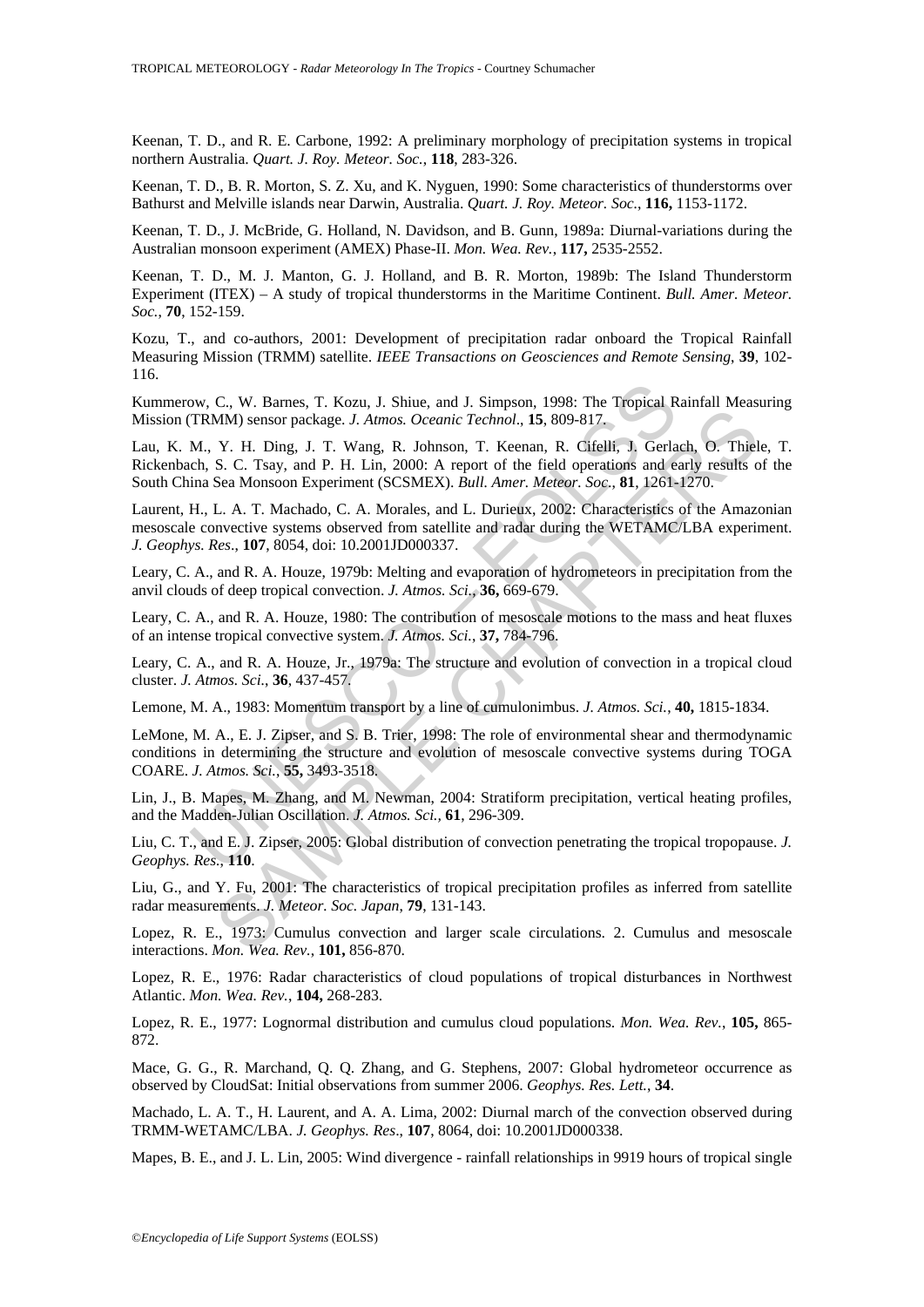Doppler radar data. *Mon. Wea. Rev*., **133**, 1808-1824.

Mapes, B. E., and R. A. Houze, Jr., 1992: An integrated view of the 1987 Australian monsoon and its mesoscale convective systems. Part I: Horizontal structure. *Quart. J. Roy. Meteor. Soc.,* **118**, 927-963.

Mapes, B. E., and R. A. Houze, Jr., 1993: An integrated view of the 1987 Australian monsoon and its mesoscale convective systems. Part II: Vertical structure. *Quart. J. Roy. Meteor. Soc.,* **119**, 733-754.

Mapes, B. E., and R. A. Houze, Jr., 1995: Diabatic divergence profiles in western Pacific mesoscale convective systems. *J. Atmos. Sci.*, **52**, 1807-1828.

Mapes, B. E., S. Tulich, J. Lin, and P. Zuidema, 2006: The mesoscale convection life cycle: Building block or prototype for large-scale tropical waves? *Dyn. Atmos. Oceans*, **42**, 3-29.

Marks, F. D., and R. A. Houze, 1984: Airborne Doppler radar observations in Hurricane Debby. *Bull. Amer. Meteor. Soc.*, **65,** 569-582.

Marks, F. D., and R. A. Houze, 1987: Inner core structure of Hurricane Alicia from airborne doppler radar observations. *J. Atmos. Sci.*, **44,** 1296-1317.

May, P. T., J. H. Mather, G. Vaughan, C. Jakob, G. M. McFarquhar, K. N. Bower, and G. G. Mace, 2008: The tropical warm pool international cloud experiment. *Bull. Amer. Meteor. Soc.*, **89,** 629-+.

May, P. T., T. D. Keenan, D. S. Zrnic, L. D. Carey, and S. A. Rutledge, 1999: Polarimetric radar measurements of tropical rain at a 5-cm wavelength. *J. Appl. Meteor.*, **38,** 750-765.

Maynard, R. H., 1945: Radar and weather. *J. Meteor.*, **2,** 214-226.

Moncrieff, M. W., and M. J. Miller, 1976: Dynamics and simulation of tropical cumulonimbus and squall lines. *Quart. J. Roy. Meteor. Soc.*, **102,** 373-394.

Murty, V. R., A. K. Roy, and K. R. Biswas, 1965: Radar echo intensities below bright band. *J. Atmos. Sci.*, **22,** 91-&.

Nesbitt, S. W., and E. J. Zipser, 2003: The diurnal cycle of rainfall and convective intensity according to three years of TRMM measurements. *J. Climate*, **16**, 1456-1475.

Nesbitt, S. W., E. J. Zipser, and D. J. Cecil, 2000: A census of precipitation features in the tropics using TRMM: Radar, ice scattering, and ice observations. *J. Climate*, 13, 4087-4106.

I.D., and R. A. Houze, 1987: Inner core structure of Hurricane Alicia from airbons. *J. Atmos. Sci.*, **44**, 1296-1317.<br>
T., J. H. Mather, G. Vaughan, C. Jakob, G. M. McFarquhar, K. N. Bower, and cal warm pool international *J. Atmos. Sci.*, 44, 1296-1317.<br>
H. Mather, G. Vaughan, C. Jakob, G. M. McFarquhar, K. N. Bower, and G. G. Mace, 2.<br>
warm pool international cloud experiment. *Bull. Amer. Meteor. Soc.*, 89, 629-+.<br>
T. D. Keenan, D. S. Z Pereira, L. G., and S. A. Rutledge, 2006: Diurnal cycle of shallow and deep convection for a tropical land and an ocean environment and its relationship to synoptic wind regimes. *Mon. Wea. Rev.*, **134**, 2688- 2701.

Petersen, W. A., and S. A. Rutledge, 2001: Regional variability in tropical convection: Observations from TRMM. *J. Climate*, **14**, 3566-3586.

Petersen, W. A., S. W. Nesbitt, R. J. Blakeslee, R. Cifelli, P. Hein, and S. A. Rutledge, 2002: TRMM observations of intraseasonal variability in convective regimes over the Amazon. *J. Climate*, **15**, 1278- 1294.

Rauber, R. M., and Coauthors, 2007: Rain in shallow cumulus over the ocean - The RICO campaign. *Bull. Amer. Meteor. Soc.*, **88,** 1912-+.

Raymond, D. J., and Coauthors, 2004: EPIC2001 and the coupled ocean-atmosphere system of the tropical east Pacific. *Bull. Amer. Meteor. Soc.*, **85,** 1341-+.

Reasor, P. D., M. T. Montgomery, F. D. Marks, and J. F. Gamache, 2000: Low-wavenumber structure and evolution of the hurricane inner core observed by airborne dual-Doppler radar. *Mon. Wea. Rev.*, **128,** 1653-1680.

Rickenbach, T. M., 2004: Nocturnal cloud systems and the diurnal variation of clouds and rainfall in southwestern Amazonia. *Mon. Wea. Rev*., **132**, 1201-1219.

Rickenbach, T. M., and S. A. Rutledge, 1998: Convection in TOGA COARE: Horizontal scale, morphology, and rainfall production, *J. Atmos. Sci.*, **55**, 2715–2729.

Rickenbach, T. M., R. N. Ferreira, J. B. Halverson, D. L. Herdies, and M. A. F. Silva Dias, 2002: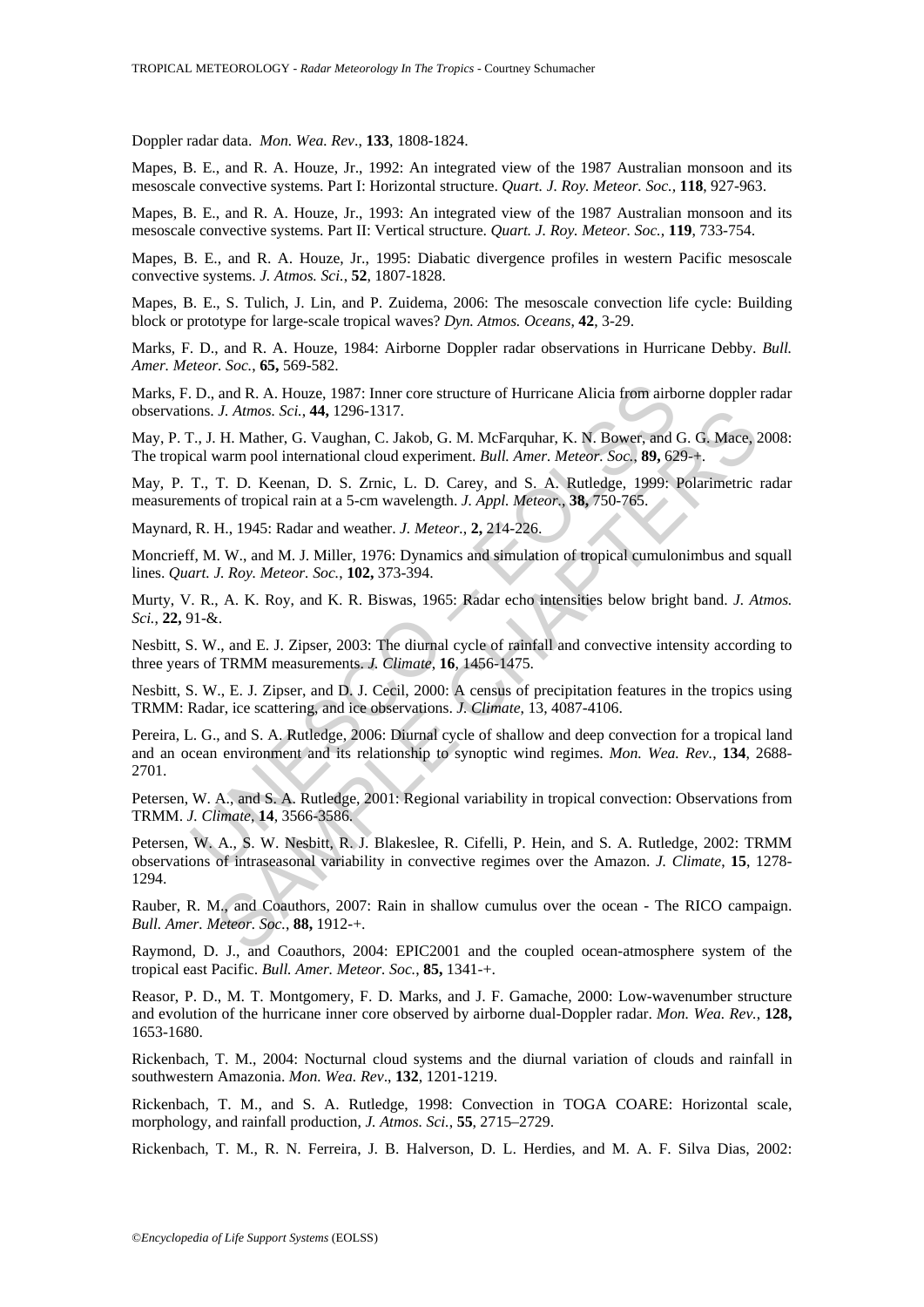Modulation of convection in the southwestern Amazon basin by extratropical stationary fronts. *J. Geophys. Res.*, **107**, 8040, 10.1029/2000JD000263, 2002.

Riehl, H., and J. S. Malkus, 1958: On the heat balance in the equatorial trough zone. *Geophysica*, **6**, 503- 538.

Riehl, H., and J. S. Simpson, 1979: The heat balance in the equatorial trough zone, revisited. *Contrib. Atmos. Phys.*, **52**, 287-305.

Rinehart, R. E., 2004: *Radar for Meteorologists*. Rinehart Publications, Columbia, MO, 482 pp.

Roux, F., J. Testud, M. Payen, and B. Pinty, 1984: West-African squall-line thermodynamic structure retrieved from dual-Doppler radar observations. *J. Atmos. Sci.*, **41,** 3104-3121.

Russell, P. B., L. Pfister, and H. B. Selkirk, 1993: The tropical experiment of the stratosphere-troposphere exchange project (STEP) - Science objectives, operations, and summary findings. *J. Geophys. Res.*, **98,** 8563-8589.

Rutledge, S. A., E. R. Williams, and T. D. Keenan, 1992: The down under Doppler and electricity experiment (DUNDEE) - Overview and preliminary results. *Bull. Amer. Meteor. Soc.*, **73,** 3-16.

Schumacher, C., and R. A. Houze, Jr., 2000: Comparison of radar data from the TRMM satellite and Kwajalein oceanic validation site. *J. Appl. Meteor.,* **39**, 2151-2164.

Schumacher, C., and R. A. Houze, Jr., 2003a: Stratiform rain in the tropics as seen by the TRMM Precipitation Radar. *J. Climate*, **16**, 1739-1756.

Schumacher, C., and R. A. Houze, Jr., 2003b: The TRMM Precipitation Radar's view of shallow, isolated rain. *J. Appl. Meteor.*, **42**, 1519-1524.

Schumacher, C., R. A. Houze, Jr., and I. Kraucunas, 2004: The tropical dynamical response to latent heating estimates derived from the TRMM Precipitation Radar. *J. Atmos. Sci.*, **61**, 1341-1358.

Senn, H. V., and H. W. Hiser, 1959: On the origin of hurricane spiral rain bands. *J. Meteor.*, **16,** 419-426.

 Serra, Y. L., and R. A. Houze, Jr., 2002: Observations of the variability on synoptic time scales in the east Pacific ITCZ. *J. Atmos. Sci.*, **59**, 1723-1743.

9.<br>
9. S. A., E. R. Williams, and T. D. Keenan, 1992: The down under Dopple<br>
Int (DUNDEE) - Overview and preliminary results. *Bull. Amer. Meteor. Soc.*, 7.<br>
her, C., and R. A. Houze, Jr., 2000: Comparison of radar data fr A., E. R. Williams, and T. D. Keenan, 1992: The down under Doppler and election.<br>DUNDEE) - Overview and preliminary results. *Bull. Amer. Meteor. Soc.*, 73, 3+6.<br>C., and R. A. Houze, Jr., 2000: Comparison of radar data fr Shige, S., Y. N. Takayabu, W. K. Tao, and D. E. Johnson, 2004: Spectral retrieval of latent heating profiles from TRMM PR data. Part I: Development of a model-based algorithm. *J. Appl. Meteor.*, **43,** 1095-1113.

Short, D. A., and K. Nakamura, 2000: TRMM radar observations of shallow precipitation over the tropical oceans. *J. Climat*e, **13**, 4107-4124.

Short, D. A., P. A. Kucera, B. S. Ferrier, J. C. Gerlach, S. A. Rutledge, and O. W. Thiele, 1997: Shipboard radar rainfall patterns within the TOGA COARE IFA. *Bull. Amer. Meteor. Soc.*, **78**, 2817- 2836.

Silva Dias MAF and coauthors, 2002: Cloud and rain processes in a biosphere-atmosphere interaction context in the Amazon Region. *J. Geophys. Res*., **107**, 8072, doi: 10.2001JD000335.

Simpson, J., R. F. Adler, and G. R. North, 1988: Proposed Tropical Rainfall Measuring Mission (TRMM) satellite. *Bull. Amer. Meteor. Soc.*, **69**, 278-295.

Sobel, A. H., S. E. Yuter, C. S. Bretherton, and G. N. Kiladis, 2004: Large-scale meteorology and deep convection during TRMM KWAJEX. *Mon. Wea. Rev.*, **132**, 422-444.

Sommeria, G., and J. Testud, 1984: COPT-81 - A field experiment designed for the study of dynamics and electrical-activity of deep convection in continental tropical regions. *Bull. Amer. Meteor. Soc.*, **65,** 4- 10.

Steiner, M., R. A. Houze, Jr., and S. E. Yuter, 1995: Climatological characterization of three-dimensional storm structure from operational radar and rain gauge data. *J. Appl. Meteor.*, **34**, 1978-2007.

Stephens, G. L., and Coauthors, 2002: The cloudsat mission and the a-train - A new dimension of spacebased observations of clouds and precipitation. *Bull. Amer. Meteor. Soc.*, **83,** 1771-1790.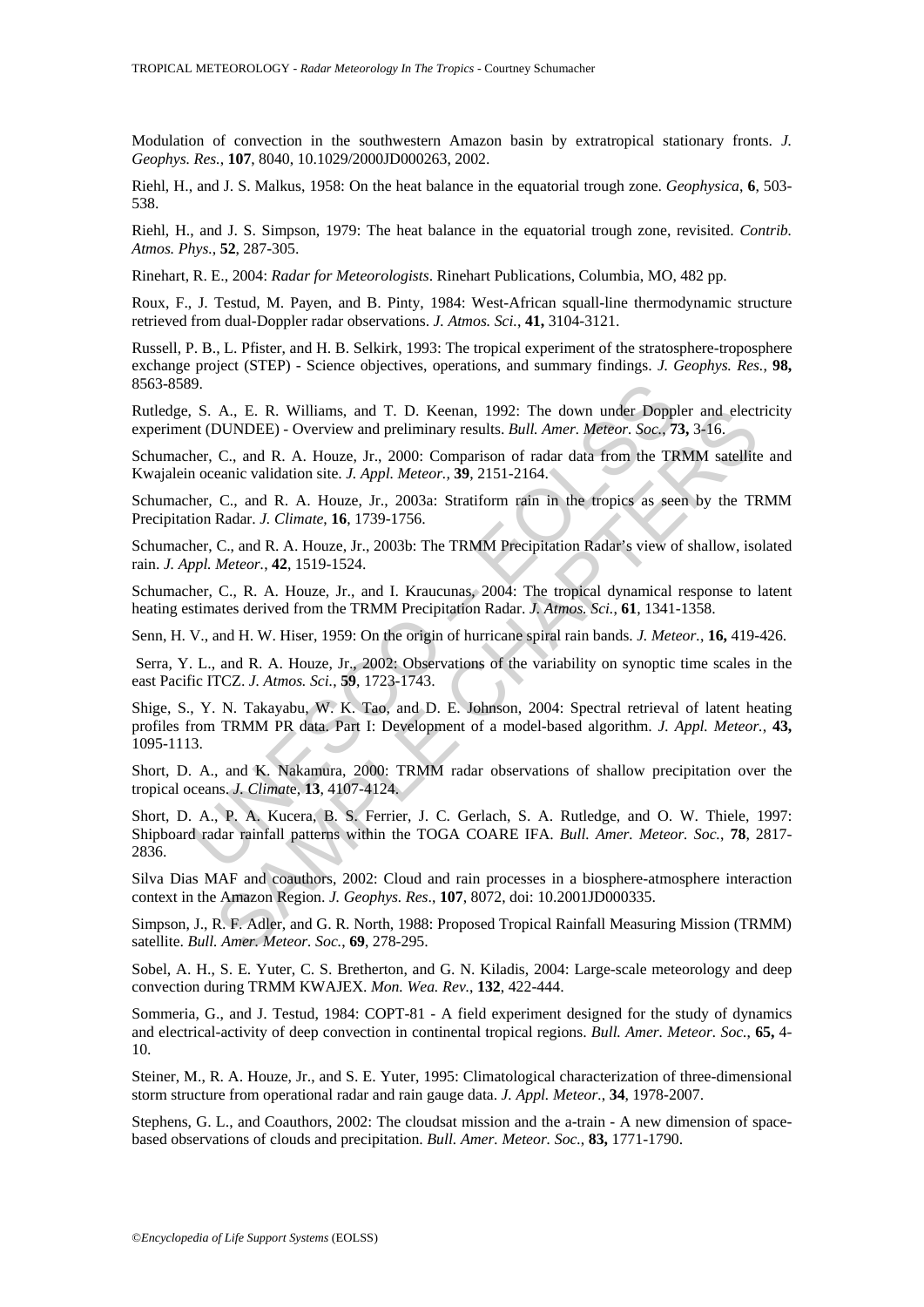Stevens, B., and Coauthors, 2003: Dynamics and chemistry of marine stratocumulus - Dycoms-II. *Bull. Amer. Meteor. Soc.*, **84,** 579-+.

Stevens, B., and Coauthors, 2005: Pockets of open cells and drizzle in marine stratocumulus. *Bull. Amer. Meteor. Soc.*, **86,** 51-+.

Straub, K. H., and G. N. Kiladis, 2002: Observations of a convectively coupled Kelvin wave in the eastern Pacific ITCZ. *J. Atmos. Sci.*, **59,** 30-53.

Szoke, E. J., E. J. Zipser, and D. P. Jorgensen, 1986: A radar study of convective cells in mesoscale systems in GATE. 1. Vertical profile statistics and comparison with hurricanes. *J. Atmos. Sci.*, **43,** 182- 197.

Takayabu, Y. N., 2001: Spectral representation of rain profiles and diurnal variations observed with TRMM PR over the equatorial area. *Geophys. Res. Lett*., **29**, 1584, doi: 10.1029/2001GL014113.

Tao, W. K., S. Lang, W. S. Olson, R. Meneghini, S. Yang, J. Simpson, C. Kummerow, E. Smith, J. Halverson, 2001: Retrieved vertical profiles of latent heat release using TRMM rainfall products for February 1998. *J. Appl. Meteor.*, **40**, 957-982.

K., S. Lang, W. S. Olson, R. Menghini, S. Yang, J. Simpson, C. Kumme<br>
1998. J. April. Meteroel vertical profiles of latent heat release using TRMM rai<br>
1998. J. Appl. Meteror., 40, 957-982.<br>
n, R. M., Jr., S. W. Payne, E. os. I. Appl. Meteor., 40, 977-982.<br>
R. J. Appl. Meteor., 40, 957-982.<br>
R. J. Appl. Meteor., 40, 957-982.<br>
N. J. R., S. W. Payne, E. E. Recker, and R. J. Reed, 1979. Structure and properties of the wave disturbances in the Thompson, R. M., Jr., S. W. Payne, E. E. Recker, and R. J. Reed, 1979: Structure and properties of synoptic-scale wave disturbances in the intertropical convergence zone of the eastern Atlantic. *J. Atmos. Sci.*, **36**, 53-72.

Tokay, A., and D. A. Short, 1996: Evidence from tropical raindrop spectra of the origin of rain from stratiform versus convective clouds. *J. Appl. Meteor.*, **35,** 355-371.

Toracinta, E. R., D. J. Cecil, E. J. Zipser, and S. W. Nesbitt, 2002: Radar, passive microwave, and lightning characteristics of precipitating systems in the tropics. *Mon. Wea. Rev.*, **130,** 802-824.

Wang, J. J., 2004: Evolution and structure of the mesoscale convection and its environment: A case study during the early onset of the southeast Asian summer monsoon. *Mon. Wea. Rev*., **132**, 1104-1120.

Wang, J. J., and L. D. Carey, 2005: The development and structure of an oceanic squall-line system during the South China Sea Monsoon Experiment. *Mon. Wea. Rev.*, **133,** 1544-1561.

Webster, P. J., and R. A. Houze, Jr., 1991: The Equatorial Mesoscale Experiment (EMEX): An overview. *Bull. Amer. Meteor. Soc.,* **72**, 1481-1505.

Webster, P. J., and R. Lucas, 1992: TOGA COARE: The Coupled Ocean-Atmosphere Response Experiment. *Bull. Amer. Meteor. Soc*., **73**, 1377-1416.

Wexler, H., 1947: Structure of hurricanes as determined by radar. *Annals of the New York Academy of Sciences*, **48,** 821-&.

Williams, E. R., S. A. Rutledge, S. G. Geotis, N. Renno, E. Rasmussen, and T. Rickenbach, 1992: A radar and electrical study of tropical hot towers. *J. Atmos. Sci.*, **49,** 1386-1395.

Willoughby, H. E., J. A. Clos, and M. G. Shoreibah, 1982: Concentric eye walls, secondary wind maxima, and the evolution of the hurricane vortex. *J. Atmos. Sci.*, **39,** 395-411.

Wolff, D. B., and Coauthors, 2005: Ground Validation for the Tropical Rainfall Measuring Mission (TRMM). *J. Atmos. Oceanic Tech.*, **22,** 365-380.

Yanai, M., S. Esbensen, and J.-H. Chu, 1973: Determination of Bulk Properties of Tropical Cloud Clusters from Large-Scale Heat and Moisture Budgets. *J. Atmos. Sci.,* **30**, 611–627.

Yuter, S. E., and R. A. Houze, 2000: The 1997 Pan American Climate Studies Tropical Eastern Pacific Process Study. Part I: ITCZ region. *Bull. Amer. Meteor. Soc.*, **81,** 451-481.

Yuter, S. E., and R. A. Houze, Jr., 1997: Measurements of raindrop-size distribution over the Pacific warm pool and implications for Z-R relations. *J. Appl. Meteor.*, **36**, 847-867.

Yuter, S. E., R. A. Houze, Jr., E. A. Smith, T. T. Wilheit, and E. Zipser, 2005: Physical characterization of tropical oceanic convection observed in KWAJEX. *J. Appl. Meteor*., **44**, 385-415.

Yuter, S. E., Y. L. Serra, and R. A. Houze, 2000: The 1997 Pan American Climate Studies Tropical Eastern Pacific Process Study. Part II: Stratocumulus region. *Bull. Amer. Meteor. Soc.*, **81,** 483-490.